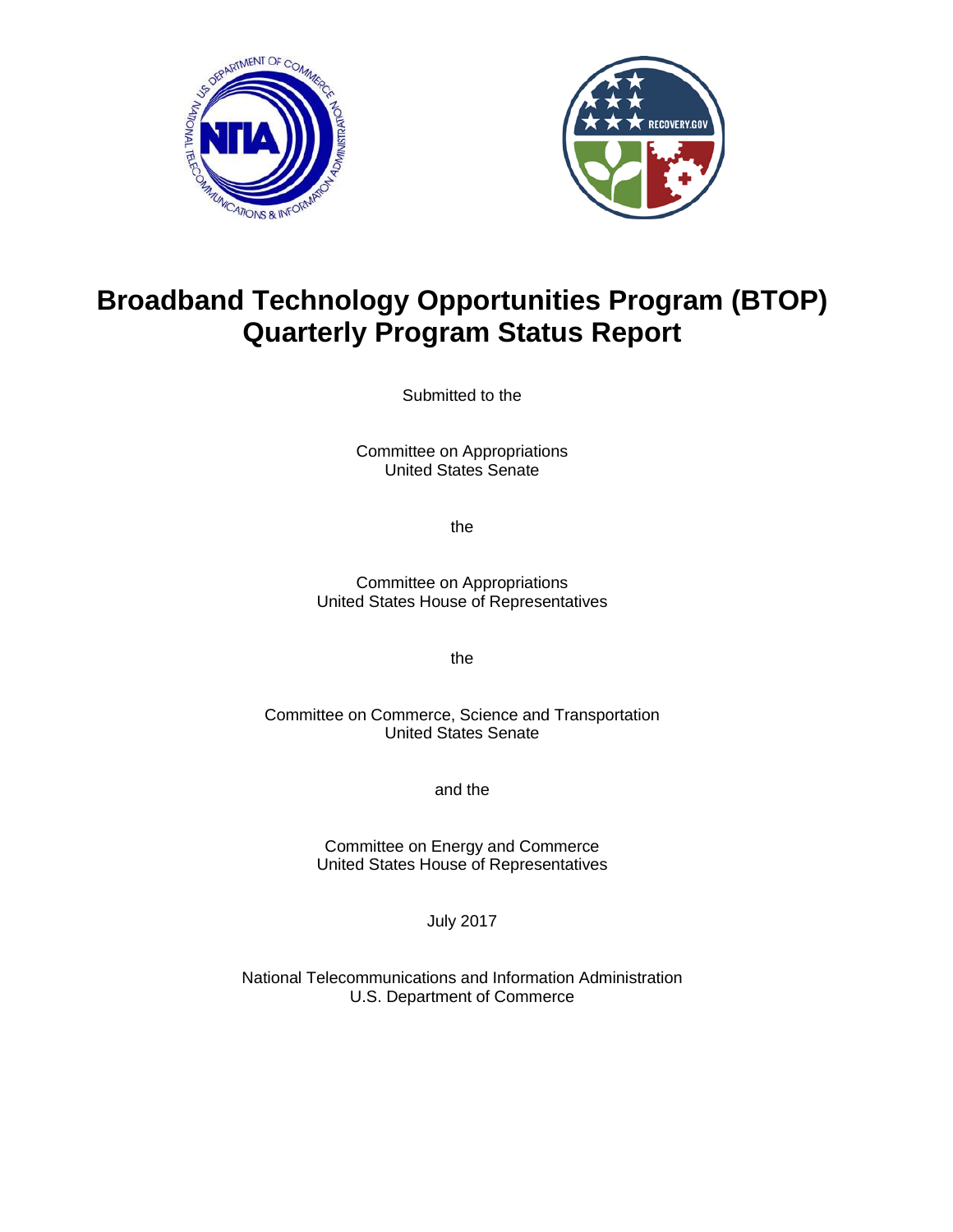## **I. INTRODUCTION AND BACKGROUND**

Pursuant to Section 6001(d)(4) of the American Recovery and Reinvestment Act of 2009 (ARRA or Recovery Act) (Public Law No. 111-5), the National Telecommunications and Information Administration (NTIA) provides this Quarterly Report on the status of the Broadband Technology Opportunities Program (BTOP or Program). This Report focuses on the Program's activities from January 1 to March 31, 2017.

The Recovery Act appropriated \$4.7 billion for NTIA to establish BTOP to increase broadband access and adoption; provide broadband access, training and support to schools, libraries, healthcare providers, and

| <b>Grant Type</b>                                              | <b>Number</b> | <b>Amount</b>    |
|----------------------------------------------------------------|---------------|------------------|
| <b>Infrastructure Projects</b>                                 | 123           | \$3.5<br>billion |
| <b>State Broadband Initiative</b><br>(SBI) Projects            | 56            | \$293<br>million |
| <b>Sustainable Broadband</b><br><b>Adoption (SBA) Projects</b> | 44            | \$251<br>million |
| <b>Public Computer Center</b><br>(PCC) Projects                | 66            | \$201<br>million |

other organizations; improve broadband access to public safety agencies; and stimulate demand for broadband.<sup>[1](#page-1-0)</sup> The chart above shows how NTIA allocated the funds among the four grant types.<sup>[2](#page-1-1)</sup>

As of March 31, 2017, two BTOP projects remained in active status, and 278 projects had completed their project activities.

#### **II. SUMMARY**

This Quarterly Report focuses on the following areas of Program implementation and project oversight:

- **Program status and progress** of broadband projects, including closeout efforts, extensions, and Program expenditures.
- **State Broadband Initiative (SBI),** includes the State Broadband Data and Development Program and recipient progress.
- **Monitoring and grants administration** for broadband projects and the results of those efforts.

<span id="page-1-0"></span> <sup>1</sup> On August 10, 2010, Congress rescinded \$302 million from BTOP, reducing the Program's funding to approximately \$4.4 billion. *See* Pub. Law No. 111-226.

<span id="page-1-1"></span> $2$  In 2009 and 2010, NTIA invested approximately \$4 billion in 233 BTOP projects and \$293 million in 56 State Broadband Initiative (SBI) projects benefitting every state, as well as five territories and the District of Columbia. The total number of BTOP awards announced by September 30, 2010 was 233. As of December 30, 2014, this number was 224, excluding awards to Leech Lake Band of Ojibwe (approximately \$1.7 million), which ultimately did not accept its award; Education Networks of America, Inc. (approximately \$14 million), the State of Wisconsin Department of Administration (approximately \$22.9 million), the City of Tallahassee (approximately \$1.2 million), and DigitalBridge Communications (three separate awards totaling approximately \$4.2 million), each of which voluntarily terminated its project; and the Louisiana Board of Regents (approximately \$80.6 million) and Trillion Communications, Inc. (approximately \$59 million), which NTIA terminated for material noncompliance with their grant terms and conditions.

<span id="page-1-2"></span><sup>&</sup>lt;sup>3</sup> The two active BTOP grants are public safety awards (Executive Office of the State of Mississippi and Los Angeles Regional Interoperable Communications System). NTIA plans to remove the background section and focus on updates regarding the two open awards in its next report.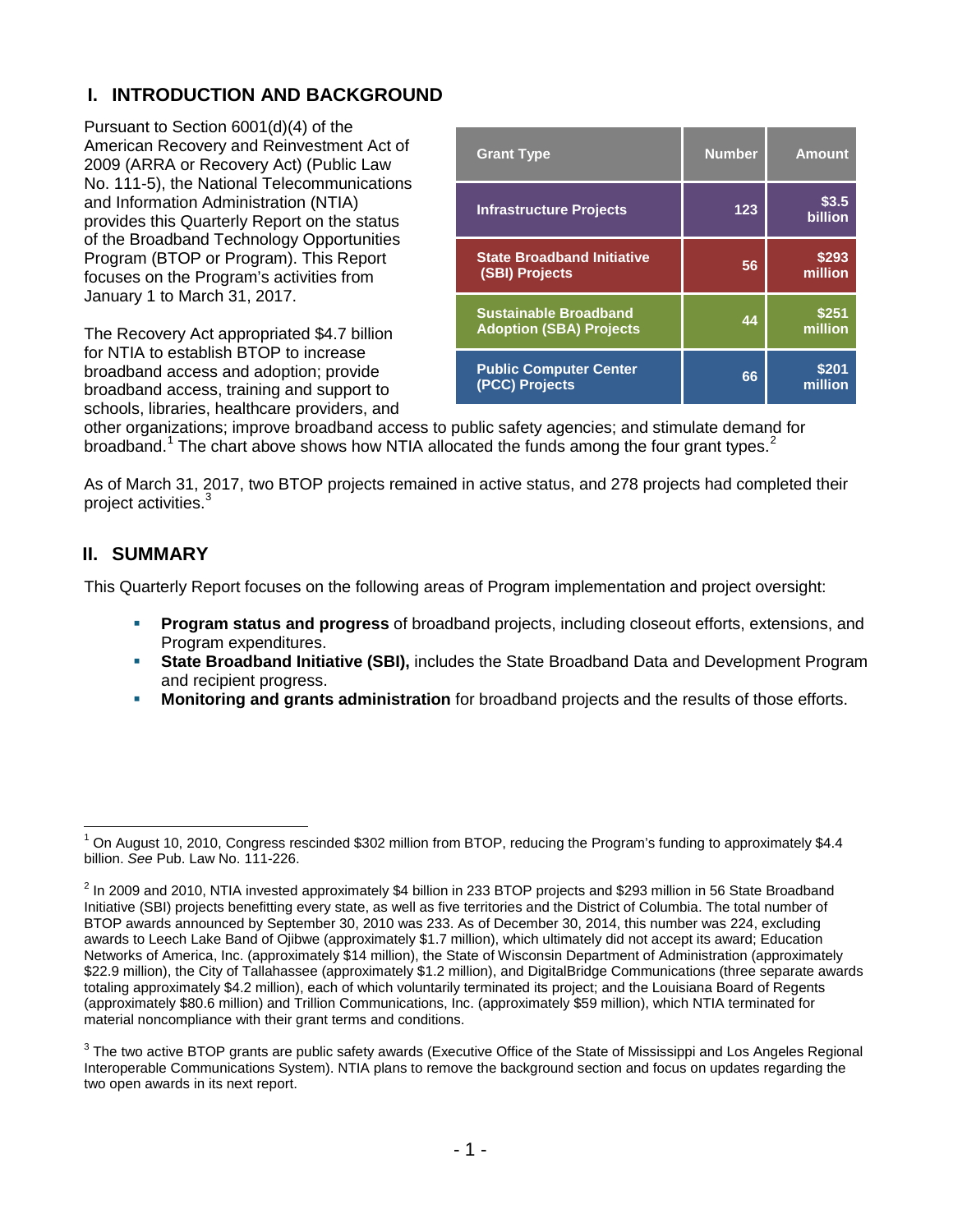## **III. PROGRAM STATUS AND PROGRESS**

## **A. Program Progress**

NTIA established key project indicators (KPIs) to track the success of the Programs. Sustainable Broadband Adoption (SBA) projects tracked the number of households subscribing to broadband, or "SBA Subscribers." Comprehensive Community Infrastructure (CCI) projects tracked the number of "New and Upgraded Network Miles" and the number of "Community Anchor Institutions (CAIs) Connected."<sup>[4](#page-2-0)</sup>

As of March 31, 2017, all BTOP CCI recipients were closed out and deployed or upgraded no additional network miles. Of the two active BTOP projects, Mississippi engaged primarily in planning activities and LA-RICS tested its LTE network during this period. NTIA does not track these activities as part of the KPIs. Therefore, the cumulative total for all BTOP recipients is the same as reported in the last report: 117,072 miles of new or upgraded network infrastructure.

Grant recipients' quarterly progress reports provide more granular details of these results. NTIA makes these reports public as they are approved for distribution. On April 20, 2017, NTIA published last quarters' reports.

## **B. Public Safety Projects**



The Middle Class Tax Relief and Job Creation Act of 2012 authorized and provided funding to the First Responder Network Authority (FirstNet) to implement a nationwide public safety broadband network. In 2010, prior to the Act, NTIA awarded seven grants for public safety projects. Following the Act's passage in 2012, NTIA partially suspended the grants to allow FirstNet to evaluate them. Four recipients, Adams County Communications Center Inc. (ADCOM) in Colorado, New Jersey Department of Treasury (New Jersey), New Mexico Department of Information Technology (New Mexico), and the Los Angeles Regional Interoperable Communications System Authority (LA-RICS), executed spectrum lease agreements with FirstNet. NTIA lifted the partial suspensions, enabling them to restart their projects.

In addition to coordinating with NTIA, these recipients also communicate with FirstNet on a regular basis to ensure their projects are consistent with FirstNet's approach to designing the nationwide public safety broadband network. FirstNet provides on-site technical support to these projects. NTIA also closely coordinates with FirstNet regarding these projects. NTIA and FirstNet hold weekly technical meetings to discuss project status, flag any issues, and coordinate risk escalation with their respective management teams. Moreover, NTIA leadership works closely with FirstNet management to ensure that the key learning conditions expected from each project will benefit FirstNet and its planning for the nationwide network.

As a result of the Continuing Resolution Act of 2016, which extended the availability of BTOP funding until 2020, four public safety projects continued activities beyond September 30, 2016. The Continuing

<span id="page-2-0"></span><sup>&</sup>lt;sup>4</sup> Since the BTOP appropriation originally expired on September 30, 2015, NTIA discontinued updates for the KPIs. NTIA noted this in the FY 2016 budget submitted to Congress. However, on September 30, 2015, President Obama signed the Continuing Appropriations Act, 2016, which extended the availability of BTOP funding for both active grants and those in closeout until September 30, 2020. As a result, NTIA reinstated the key project indicator for the number of "New and Upgraded Network Miles." However, due to the limited number and type of projects remaining, NTIA did not reinstate the key project indicator "CAIs Connected." As of FY 2018, NTIA will no longer track KPIs for BTOP and will discontinue this chart and section for future updates.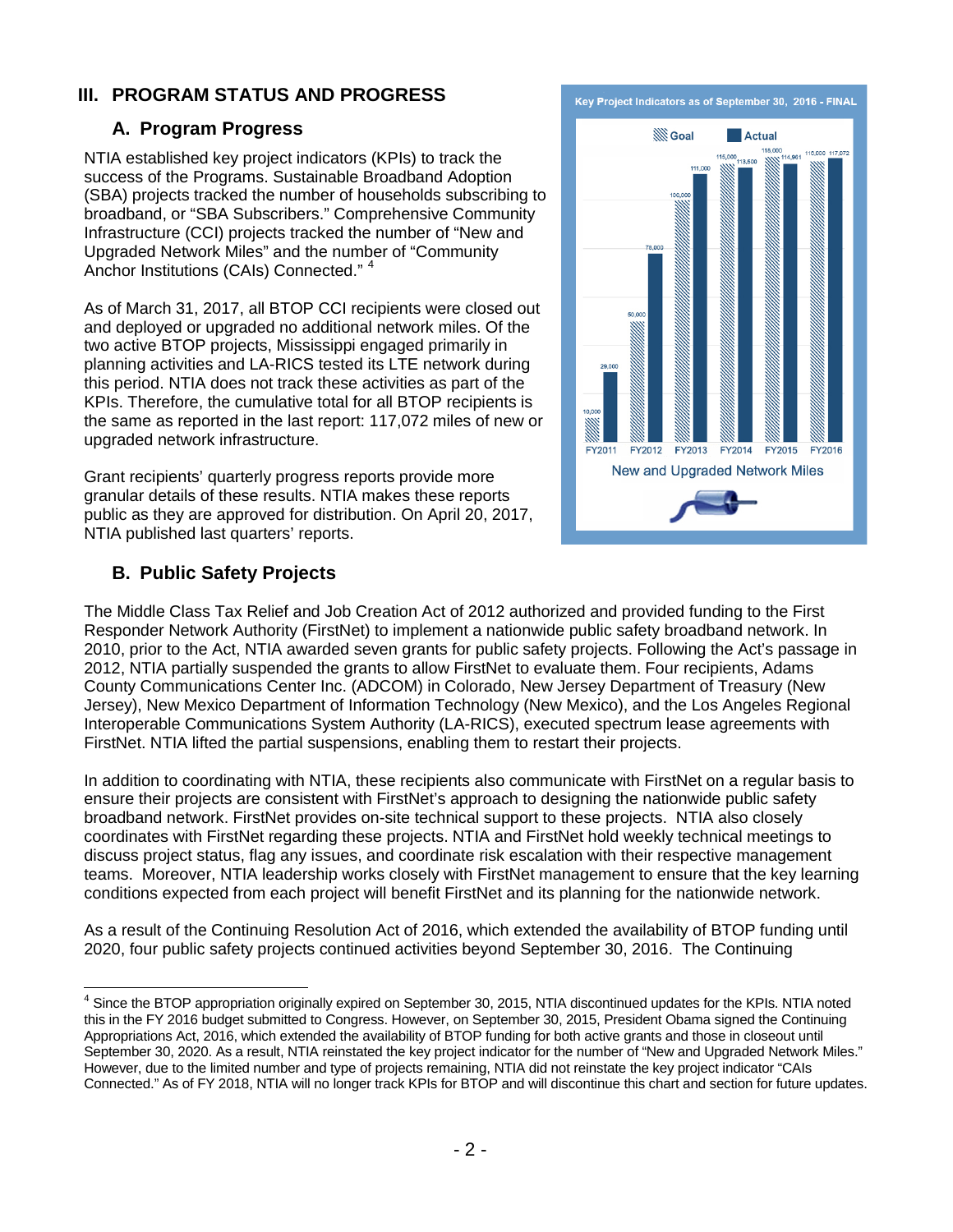Resolution Act of 2016 allows active grants, including those currently in closeout, to extend their project periods through September 30, 2020.

During this period, **Executive Office of the State of Mississippi** (Mississippi) completed the detailed design review for the additional wireless, middle-mile component of the project, accepted delivery of the required microwave equipment, and added two new Community Anchor Institutions (CAIs) to the existing BTOP-funded network. The recipient selected the architectural and engineering contractor for the Integrated Public Safety Communications Center, and a preliminary site plan for the structure is expected in the subsequent quarter. Med-Com continued logistical planning discussions and collaborations with key partners on the expansion of the Mississippi Tele-Assist System, which will have a number of different field deployment options with departments and agencies.

During this period, **LA-RICS** continued the Radio Access Network (RAN) and Core Upgrades, performed additional Acceptance Test Plan (ATP) procedures on the LTE network, feature and system functionality and received final documentation delivery from its prime vendor. Nine Cell on Wheels (COWs) are awaiting final power and fiber connectivity to one final site before integrating the sites into the network, which is planned for the subsequent quarter. The recipient completed construction of Network Operations Centers (NOCs) at the Fire Command and Control Facility (FCCF) and the LA-RICS office. Recipient provisioned and installed 136 additional routers in the Los Angeles County Sheriff vehicles (LACSD), of which 120 are actively utilizing the Public Safety Broadband Network (PSBN). Additionally, the LACSD now has 99 handheld devices using the PSBN. The Los Angeles County Fire Department (LACFD) now has installed and provisioned more than 100 devices in its vehicles. On March 19, 2017, LA-RICS partnered with the Los Angeles County Department of Public Health (OHS) to provide emergency medical services for the Los Angeles Marathon. LA-RICS provided access to the PSBN for health services workers to access and manage medical-related data.

## **C. Program Status**

#### **1. Closeout**

As of March 31, 2017, NTIA assisted 278 BTOP recipients in completing project activities. To date, the SBI program recipients, which consists of the State Broadband Data and Development Program and the National Broadband Map, have successfully closed out all 56 projects.

#### **2. Drawdowns**

As of March 31, 2017, BTOP recipients for CCI, PCC, SBA, and Public Safety projects drew down \$3.585 billion (or about 96 percent). As of March 31, 2017, SBI recipients drew down \$268.7 million (or about 92 percent). As a result, a total of \$3.854 billion of grant funds have been disbursed.